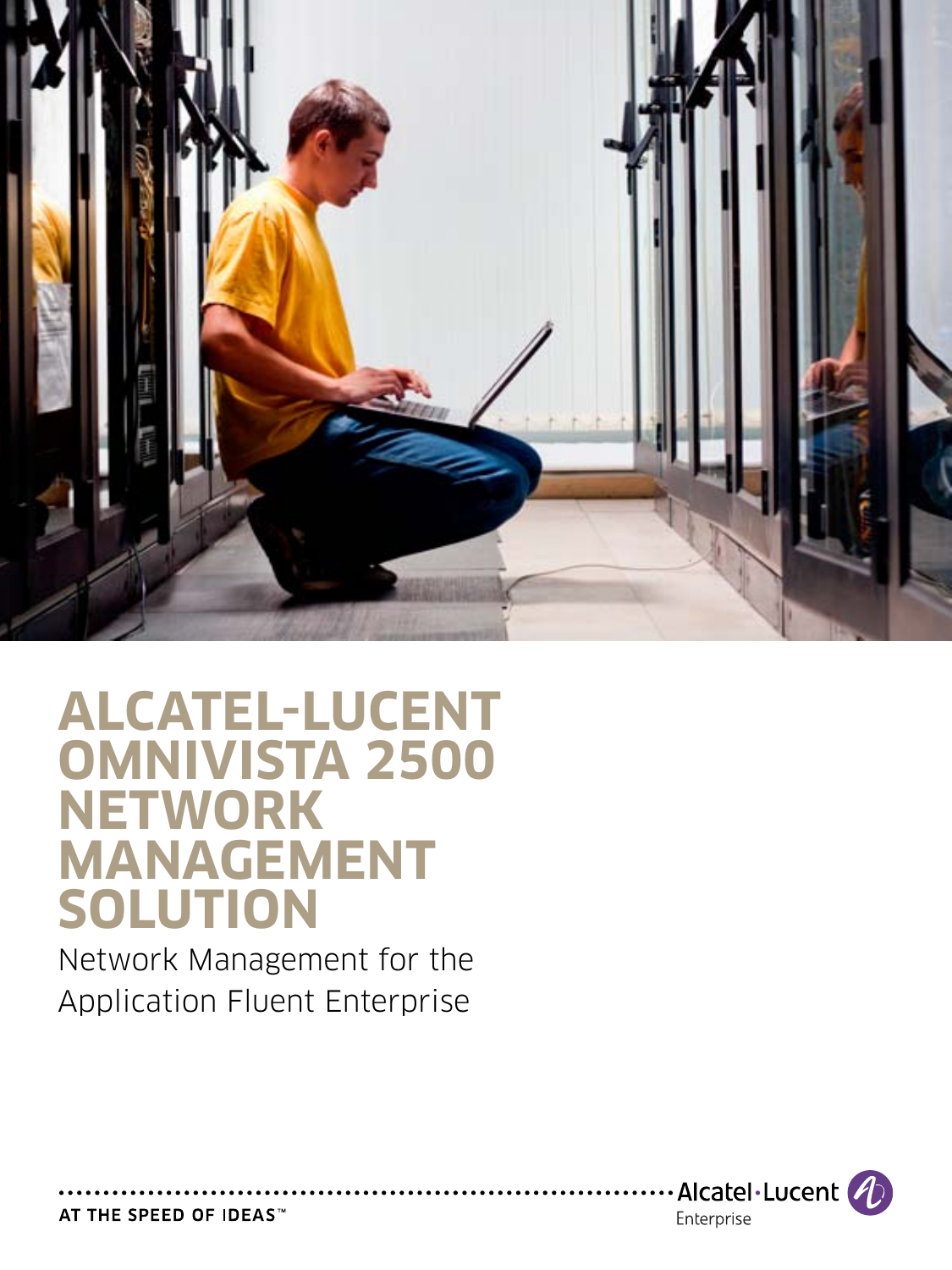# In today's highly competitive business environment, enterprises must be dynamic and adaptable, and be able to respond in real time to new

opportunities as they arise. Time is of the essence, and speed and efficiency are critical — and all are dependent on technology.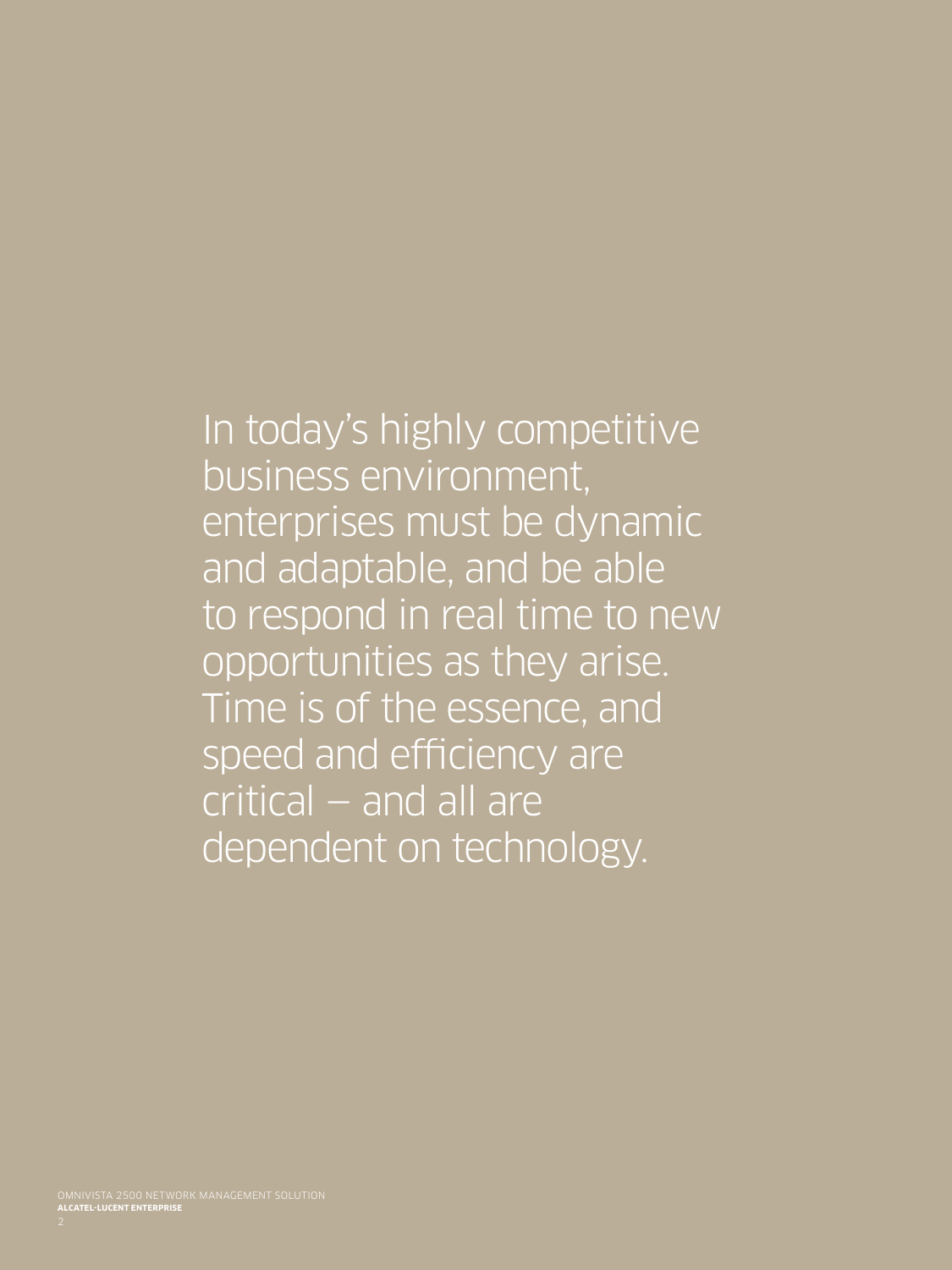

### To be agile, corporate networks must enable connections, communications and, most importantly, actions

Users need reliable whenever/wherever access to the right services and applications as determined by their specific functions and responsibilities. Yet, the more sophisticated networks become, the more complex they are to manage and protect.

A role-based, user-centric network management approach is mandatory, and it needs to be within an infrastructure that can cope with unpredictable traffic volume while remaining secure against intrusion and other malicious activity.

Managers need to oversee all activity from the highest level to the granular level of specific equipment and devices — all using advanced, intuitive troubleshooting tools to resolve issues quickly. Downtime is an unaffordable liability. And, of course, all of this has to happen within an increasingly multivendor environment, accommodating all equipment, not just some.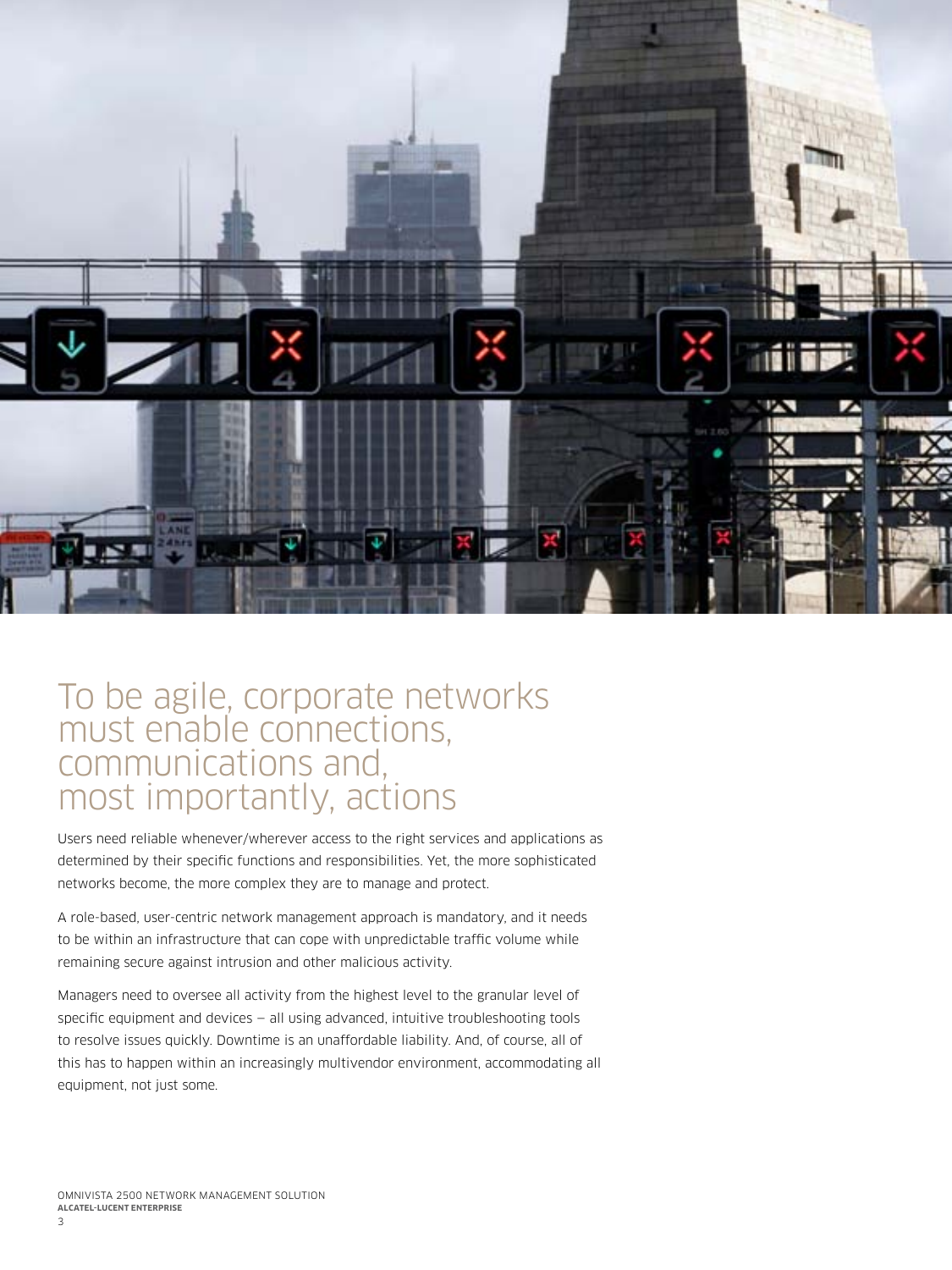

"The Alcatel-Lucent OmniVista 2500 Network Management Solution simplifies network operations by improving network availability and security while reducing costs."

**IT administrator Higher Education Facility**

# Within view, within reach

Good network management and security practices drive efficiency and productivity, and they also optimize return on investment. The integrated, easy-to-use Alcatel-Lucent OmniVista™ 2500 Network Management System (NMS) uniquely combines the full set of end-to-end network operations, security management and data center capabilities for large, diversified infrastructures within a single cohesive platform. The solution oversees daily network operations that encompass operational domains under virtualization deployment.

The OmniVista 2500 NMS puts a full range of applications and tools in the hands of network managers so that they can meet the complex demands associated with new services, fast growing and evolving technologies such as data centers and virtualization, and constant security threats. The OmniVista 2500 NMS provides much needed support to IT managers and network administrators dealing with a deployment of converged, mission-critical applications and challenged with upholding service level agreements (SLAs) for existing services.

The OmniVista 2500 NMS is a single, cohesive platform that allows you to monitor network activity from end-to-end, automatically configuring and managing devices. OmniVista 2500 NMS provides data centers with the ability to streamline a virtual infrastructure and physical network under one roof, providing location troubleshooting operations and network provisioning automation for virtual machine life cycle.

In network security domains, it enables greater control over access and privileges through user-based profiling that supports the needs of the day-to-day business, and better protects the network from intrusion and attacks. It also provides extensive troubleshooting capabilities for rapid location and remediation of failures and other issues that might interfere with network performance, thus ensuring maximum network availability.

The OmniVista 2500 NMS provides:

- Operational simplicity through ease-of-use
- Intuitive workflows to reduce the learning curve
- Automation for complex, error prone operations
- Graphical wizard to translate complex IT settings into OneTouch business-oriented complex policies
- Streamlined virtual machine life cycle and troubleshooting for data center network and virtualization operations
- Scalable architecture to sustain large deployments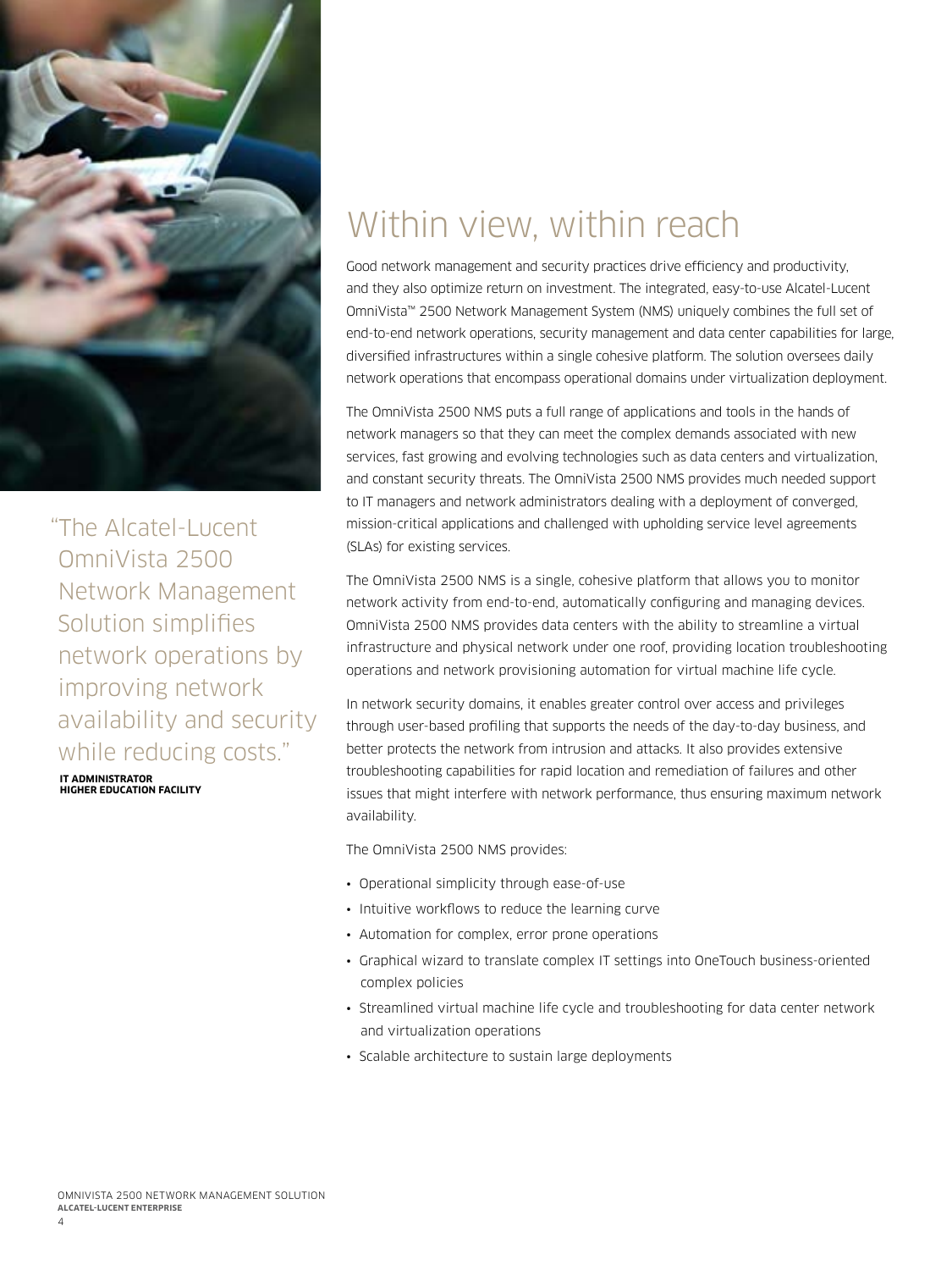# A singular, cohesive solution

Although ideal for Alcatel-Lucent network equipment, the OmniVista 2500 NMS supports products from any third-party equipment vendor. Its common tools and cohesive, seamlessly interoperable components and applets make it extremely easy-to-use, thus reducing an operator's learning curve. Plus, it reduces the cost of deployment and network operations through increased automation, reduced human error and minimized operator intervention.

## The point of intersection

From the single Alcatel-Lucent OmniVista 2500 NMS platform, managers exercise complete control over their enterprise network and data centers — from initial configuration through definition, monitoring and remediation — ensuring security, optimum performance, and the reliability and availability essential to maintaining business continuity.



All critical network management steps for network and data center operations occur in a cohesive lifecycle, as shown at right.

| <b>FEATURES</b>                                                                                    | <b>OMNIVISTA 2500 NETWORK</b><br><b>MANAGEMENT SOLUTION</b> | <b>BENEFITS</b>                                                                                                                                                                                                                                                                                                                                                                                                                                                                                                                                                         |
|----------------------------------------------------------------------------------------------------|-------------------------------------------------------------|-------------------------------------------------------------------------------------------------------------------------------------------------------------------------------------------------------------------------------------------------------------------------------------------------------------------------------------------------------------------------------------------------------------------------------------------------------------------------------------------------------------------------------------------------------------------------|
| Provides cohesive<br>management and<br>network-wide visibility                                     | OmniVista 2500 NMS                                          | • Streamline IT operations and reduce IT effort with the automation<br>of routine tasks<br>• Improves control through a single application for network administrators<br>• Provides extensive view of network activity and status (with physical and<br>logical topology maps with spanning tree domains)<br>• Has a single consolidated interface for event management, performance<br>analysis, configuration operations and network security deployment                                                                                                              |
| Offers device discovery.<br>logical and physical<br>mapping with live<br>monitoring                | Topology                                                    | • Intuitive, visual representation of the network topology, Alcatel-Lucent devices<br>and third-party devices<br>• Logical and physical map of devices with actual neighbor linkage info (physical,<br>subnet, layer 2, IEEE 802.1ab LLDP, VLANs, spanning tree domain and manual links)<br>• Dynamic map to create custom logical map based on user defined based filters<br>(IP subnet, location, model, user provided descriptive info)<br>• Graphical status indication for device and performance monitoring<br>• Launch pad for key OmniVista 2500 NMS components |
| Monitors and analyzes<br>network performance and<br>status of SNMP-enabled<br>devices in real time | Notification Manager                                        | • Enables advanced alerting capabilities for network administrators<br>• Categorizes alerts through multiple views and through filtering for<br>Alcatel-Lucent and third-party devices<br>• Makes it easier and quicker to troubleshoot and provide faster<br>resolution of alerts by pinpointing their root cause<br>• Remediation and notification actions based on predefined conditions<br>via a single click                                                                                                                                                       |
| Manage device configuration<br>change lifecycle                                                    | Resource Manager                                            | · Simplify configuration changes management through scheduling<br>and backup operations<br>• Use simple, effective automation to create infrastructure-wide software image<br>update for baseline version management<br>• Increase infrastructure availability by reducing time to repair with up-to-date<br>device configuration archive                                                                                                                                                                                                                               |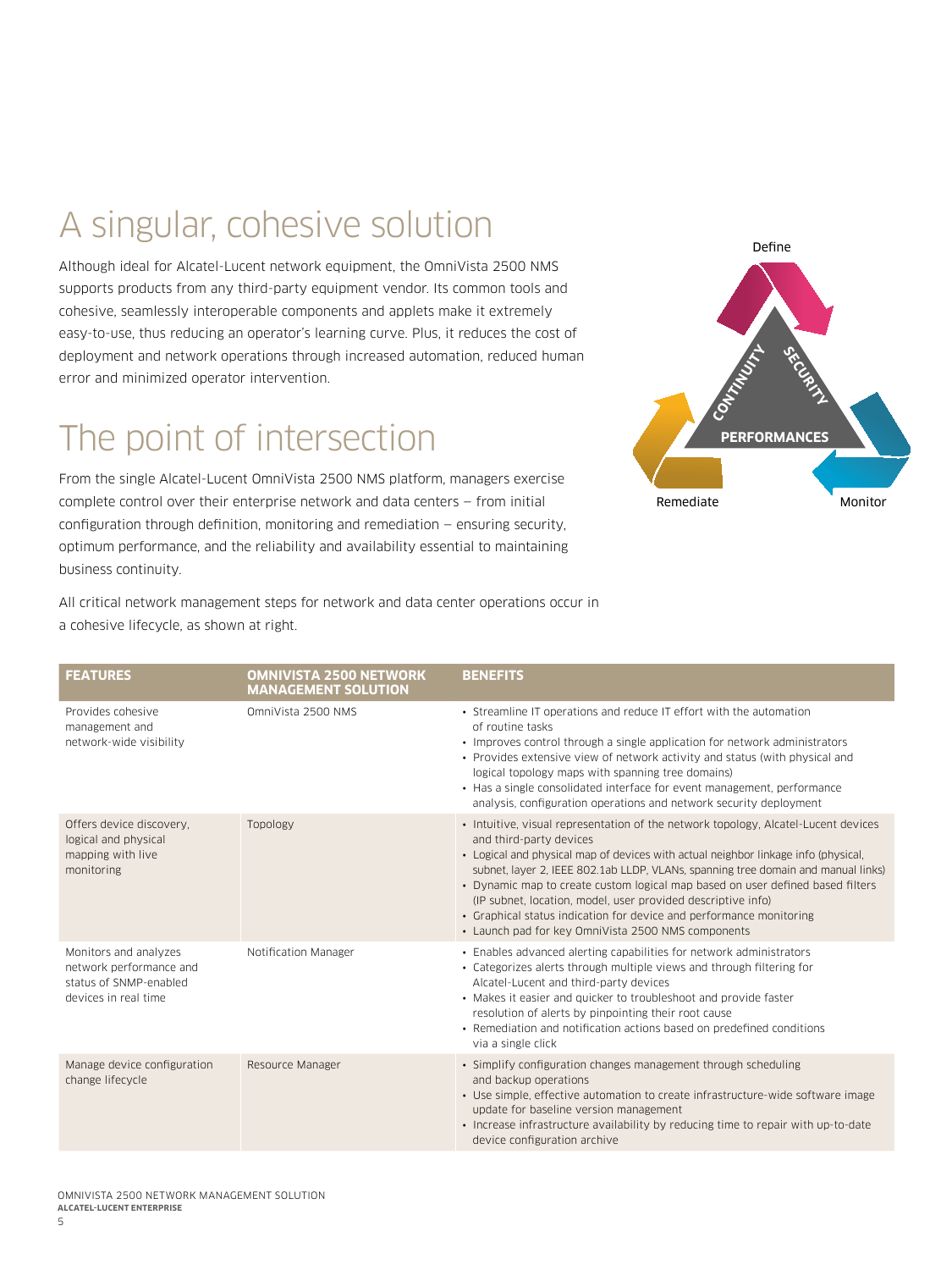| <b>FEATURES</b>                                                                                                                                                                                                                      | <b>OMNIVISTA 2500 NETWORK</b><br><b>MANAGEMENT SOLUTION</b> | <b>BENEFITS</b>                                                                                                                                                                                                                                                                                                                                                                                                                                                                                                                                                         |
|--------------------------------------------------------------------------------------------------------------------------------------------------------------------------------------------------------------------------------------|-------------------------------------------------------------|-------------------------------------------------------------------------------------------------------------------------------------------------------------------------------------------------------------------------------------------------------------------------------------------------------------------------------------------------------------------------------------------------------------------------------------------------------------------------------------------------------------------------------------------------------------------------|
| Deploy QoS and bandwidth<br>management for VoIP and data<br>traffic optimization                                                                                                                                                     | PolicyView for OoS                                          | • Simplifies IT tasks with OneTouch automation of complex tasks<br>• Reduces costs and time required for efficient deployment of QoS across<br>thousands of devices<br>• Simplifies complex QoS settings through use of the Policy Wizard, automating<br>the process of configuring QoS and delivering consistent QoS policy behavior                                                                                                                                                                                                                                   |
| Detect network anomaly through   Traffic Anomaly Detection<br>traffic behavior analysis                                                                                                                                              |                                                             | • Strengthens quarantine protection with network behavior-based<br>intrusion detection<br>• Monitors network traffic for threats, and pattern and behavior changes<br>• Provides network-wide anomaly reporting configuration<br>• Flags abnormal behavior for detection and incident remediation                                                                                                                                                                                                                                                                       |
| Protect corporate data through a<br>secure perimeter                                                                                                                                                                                 | Quarantine Manager                                          | • Provides an open approach by integrating with third-party IDS/IPS solutions or<br>any other intrusion notifications<br>• Leverages security and traffic monitoring built into Alcatel-Lucent OmniSwitch<br>and Alcatel-Lucent wireless solutions<br>• Responds automatically and remediates threats in real time<br>• Provides threat mitigation on offenders through various quarantine mitigation<br>actions (Quarantine VLAN, port shut down, blocking MAC address)<br>• Reduces IT staff burden and costs while increasing overall network availability           |
| Define - role-based access<br>control for end user network<br>access rights                                                                                                                                                          | Access Guardian                                             | • Combines a unique workflow and all security components for user-centric,<br>role-based access<br>• Ensures centralized configuration for end user authentication management,<br>end-system compliance and user network profile through profile-like approach<br>• Provides appropriate access to network resources<br>• Global configuration and settings for host integrity check such as<br>remediation definition<br>• Dynamic network security configuration without IT staff and burden<br>• Fully aligns network infrastructure access with business objectives |
| Simplify virtual machine<br>location tracking and inventory<br>operations<br>Manage universal network<br>profile assignment<br>to the data center<br>infrastructure to provide instant<br>connectivity when virtual<br>machines move | Virtual Machine Manager                                     | • Supports and interfaces with leading enterprise virtualization platforms and<br>hypervisors, VMware vCenter and Citrix XenServer,<br>• Offers a complete, single pane-of-glass for end-to-end physical<br>and virtual networks<br>• Automatically discovers and constantly updates the complete<br>virtual machine inventory<br>• Automates unified provisioning to streamline universal network profiles<br>configuration to reduce human errors<br>• Ensures consistent universal network profiles provisioning across data centers                                 |
| Define span of control<br>with secure device access and<br>network administrator<br>credentials                                                                                                                                      | SecureView Secure Access                                    | • Centralizes control of switch administration access rights, with OneTouch<br>setup for user login, password and partitioned management<br>(user credentials and access rights)                                                                                                                                                                                                                                                                                                                                                                                        |
| Scale to accommodate growth<br>and future needs                                                                                                                                                                                      | OmniVista 2500 NMS                                          | • Extensible architecture providing single- and multi-user versions<br>• A broad number of operating systems and platforms are certified<br>and supported for optimal server performance<br>• Robust architecture allows large infrastructure deployment to<br>scale up to thousands of devices<br>• Flexible licensing scheme to accommodate future network growth<br>• Web services application for northbound interface for                                                                                                                                          |

cross-application collaboration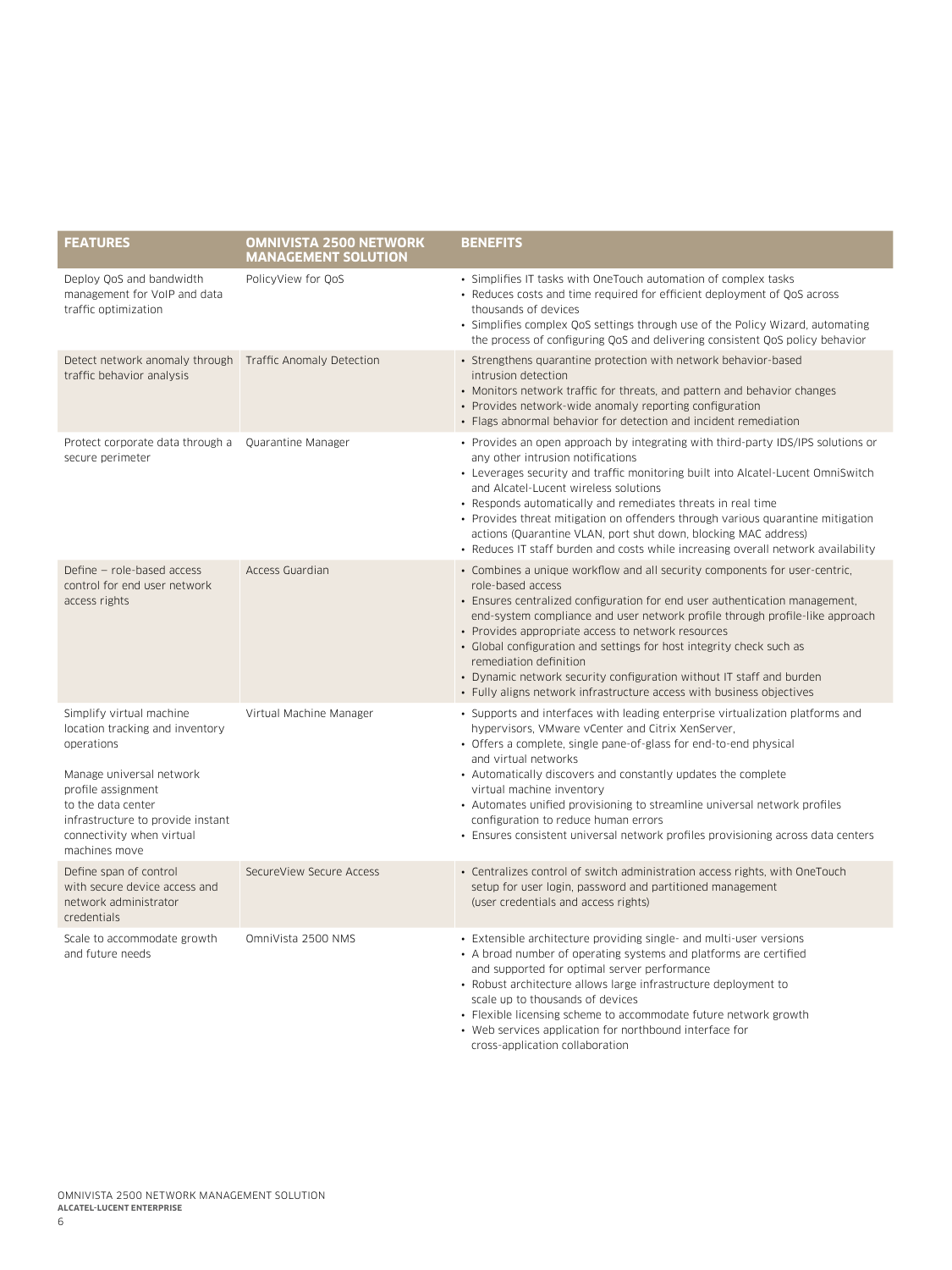### Key components of the OmniVista 2500 NMS

Providing a single-touch, network-wide management solution for the Alcatel-Lucent Enterprise OmniSwitch portfolio, the Alcatel-Lucent OmniVista 2500 NMS comprises a comprehensive set of components and tools for infrastructure configuration monitoring, security, device configuration, quarantine, troubleshooting, downtime resolution and overall management under one umbrella.

The solution brings a new level of simplicity for management operations by building all applications into a unified OneTouch workflow encompassing network and data center infrastructure. With smart integration and advanced third-party support, the convergence of network and security management helps reduce overall administrative costs, improve return on investment, simplify implementation and monitoring, and provide effective network protection from threats.

#### **The key components include:**

#### **Discovery**

This module provides full control over the discovery of Alcatel-Lucent LAN switches, OmniAccess wireless devices or third-party devices. OmniVista 2500 NMS topology applications discover all supported devices and allow network managers to sort device lists however they choose (for example, by IP address or device type). A dynamic indicator shows the status of each device and its health.

#### **Topology**

The OmniVista 2500 NMS' topology map presents a quick and easy-to-interpret view of network issues to facilitate rapid troubleshooting. Its dynamic, color-coded status feature pinpoints current and impending problems at a glance. Network managers are able to launch specific applications and http-based management for any solution components, such as Alcatel-Lucent OmniAccess wireless devices, as well as any other third-party element management application.

The topology graphical display eases the infrastructure component identification process for items such as spanning tree instances, link aggregation, VLAN associations and ports statuses. The map can be organized into a set of sub-maps that allow a network to be represented from different groupings or hierarchical levels.

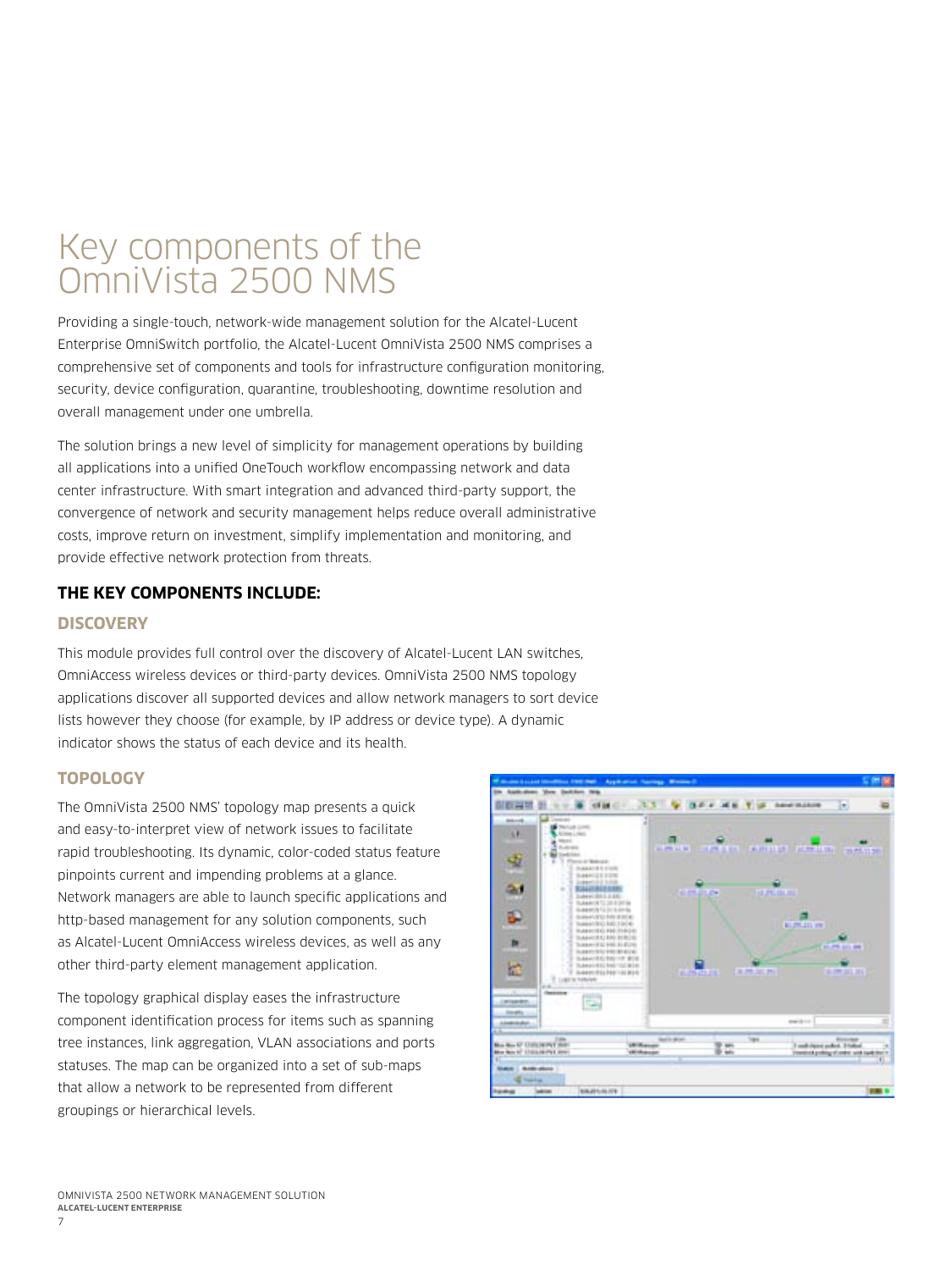#### **Locator**

Locator allows administrators to quickly pinpoint hostile elements in the network and contain them, providing a first line of defense against security hazards. Locator's rightclick menu provides direct interaction with other OmniVista 2500 NMS components such as Quarantine Manager and VLAN Manager — expediting troubleshooting and problem resolution. It also discovers third-party devices and indicates the nearest Alcatel-Lucent operating system device to which the third-party device can be switched, showing the link on a topology map. In short, Locator provides rapid isolation and one-click mitigation of network issues.

#### **Notification Manager**

OmniVista 2500 NMS includes a very powerful Notification Manager for troubleshooting network-related events. It receives SNMP traps from any SNMP compatible device, including third-party systems for analysis, monitoring and remediation. A set of tools is provided to help network administrators focus on fault analysis.

Notification Manager includes a configuration tool based on in-depth filtering to trigger responders, such as e-mail notification or other notifications, based on predefined, specific alarm conditions. This information may be archived, exported or searched to further root cause analysis.

The trap forwarding feature allows OmniVista 2500 NMS to filter SNMP traps and pass them on to third-party applications capable of managing events. It helps organizations to increase network availability and meet their SLAs.

### 图三角管 ×  $40 - 7$ ۰ w  $+11.011$ 屯 a. B. 'n ю 3m 制御習話 w 啦 a. B. m ю



#### **Command line interface scripting automation**

Clean and simple command line interface (CLI) scripting allows network managers to consolidate a wide range of configuration information within a single set of commands. These scripts are copied and distributed easily from one switch to another since they are standardized across all devices with Alcatel-Lucent operating systems.

Network administrators set up context-based CLI commands and define variables to be used in commands. The repetitive tasks are automated and scheduled with CLI scripting —saving IT managers' time, reducing costs and eliminating human errors. CLI scripting provides a very efficient way to roll out network deployment using configuration templates with minimal administrator intervention.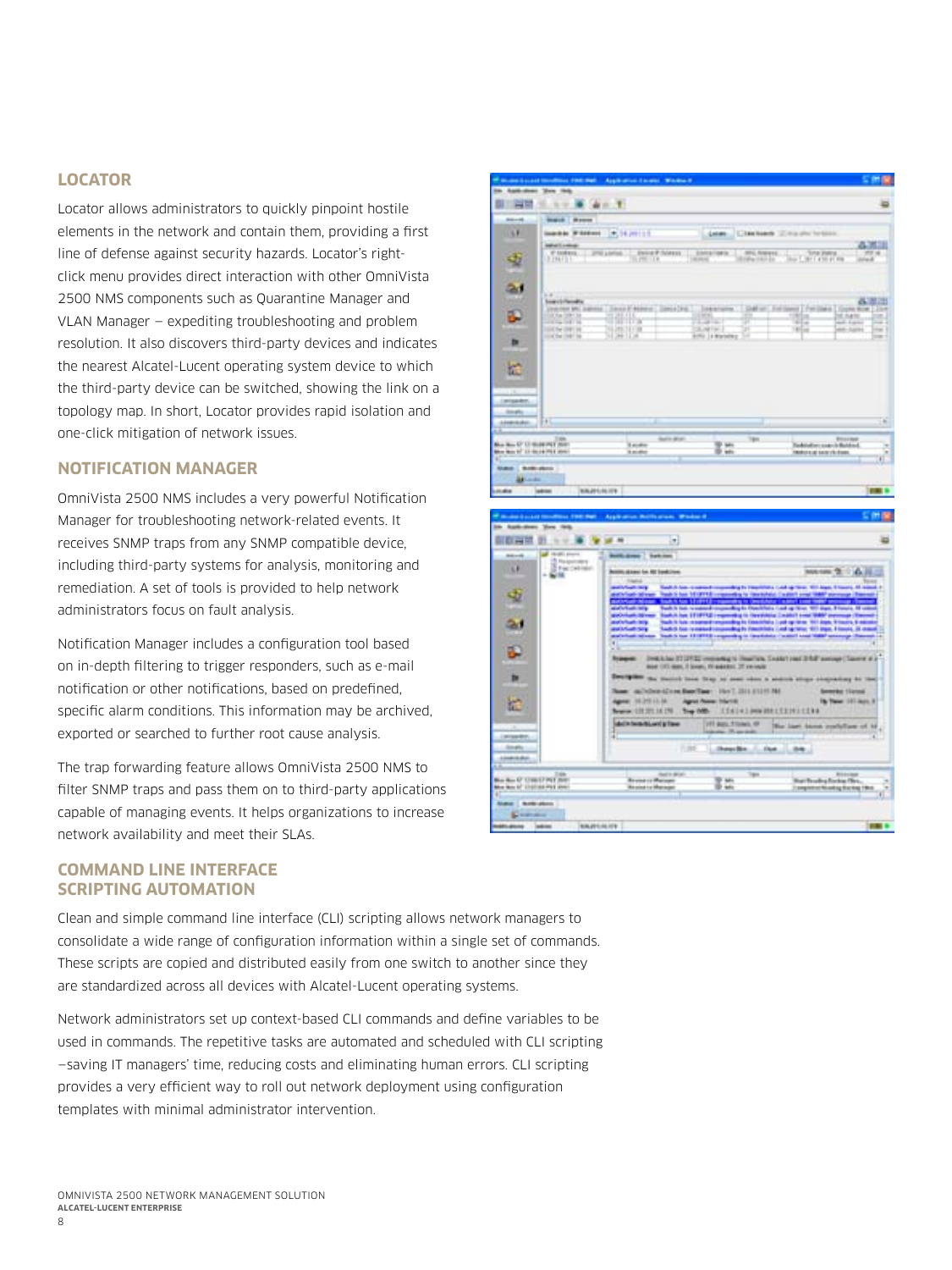#### **Resource Manager**

The Resource Manager provides control over device software and tracking switch configuration changes. Configuration backups may be performed manually, or scheduled to run automatically, with maximum granularity and flexibility to reduce repetitive operations. Bulk software image management is required to standardize device software version across the network and define base line. Resource Manager reduces all risks of human errors and associated remediation costs. Resource Manager is a critical component of the infrastructure availability by reducing Mean Time to Repair (MTTR).

#### **Virtual Machine Manager**

With new challenges in data center operations such as virtualization deployment, network managers are facing a paradigm shift. Alcatel-Lucent OmniVista 2500 Virtual Machine Manager reduces operation issues on how to manage virtual network elements in conjunction with the physical network infrastructure.

The OmniVista 2500 Virtual Machine Manager — an optional, additional component for OmniVista 2500 NMS — provides integration with leading data center virtualization hypervisor platforms such as VMware vCenter and Citrix XenServer to provide effective visibility and monitoring for all network operations related to the Virtual Machine life cycle. It constantly monitors, logs and reacts to virtualization events by keeping track of virtual machine location in relations to the physical network.

OmniVista 2500 Virtual Machine Manager automates network provisioning for virtual machine movements by establishing definition for critical parameters settings such as VLANs, QoS and security settings, and distributing the binding rules between the virtual infrastructure and the data center fabric. The Virtual Machine Manager eliminates configuration conflicts between virtual and physical networks, thus increasing the efficiency of day-to-day IT operations.

|                                                                         | <b>Application Democrationsman Thiodopoli</b>                       |                                                                                            |                                                                                   |
|-------------------------------------------------------------------------|---------------------------------------------------------------------|--------------------------------------------------------------------------------------------|-----------------------------------------------------------------------------------|
| <b>View Syncarcultures (14)</b>                                         |                                                                     |                                                                                            |                                                                                   |
| 高間                                                                      | Kingful off                                                         |                                                                                            |                                                                                   |
| <b>Billiands</b><br><b>Inchestrates</b>                                 | North length - Brooking - Adv Lodgeston - Spitch Fis Inc.           |                                                                                            |                                                                                   |
| Fisher<br><b>The Aug Films</b>                                          |                                                                     |                                                                                            | $14.3 - 10.7$                                                                     |
| <b>Digital</b>                                                          | <b>Tay</b><br>Address of                                            | 3146                                                                                       | <b>Britaine Taxe</b>                                                              |
| e to<br><b>AUREST AVE</b><br><b>FRITTI LUX</b><br>week, List            | $-11442$<br><b>TERRITA</b>                                          | <b><i>BACK DISTURBANCE</i></b><br>Fallmena H.<br>AND A CARD IS MADE THE<br>originities buy | 844311910<br>2 2 3 3 3 7 1 3                                                      |
|                                                                         |                                                                     |                                                                                            |                                                                                   |
|                                                                         |                                                                     |                                                                                            |                                                                                   |
|                                                                         |                                                                     |                                                                                            |                                                                                   |
| <b>第一部</b>                                                              |                                                                     |                                                                                            |                                                                                   |
|                                                                         |                                                                     |                                                                                            |                                                                                   |
|                                                                         |                                                                     |                                                                                            |                                                                                   |
| Ō                                                                       |                                                                     |                                                                                            |                                                                                   |
|                                                                         |                                                                     |                                                                                            |                                                                                   |
| $-11$<br><b><i>Die Delrake</i></b>                                      |                                                                     |                                                                                            | bartes 1                                                                          |
| 99<br>Art La Partner                                                    | 1.10 MHz<br>The color                                               | All the price of the parties                                                               | <b>CONTRACTOR</b><br><b>BRANCI</b>                                                |
| <b>B. J. RIGHTS</b>                                                     | <b>Post</b><br>Paint Artist 31.1.1 to 701                           | Wood france nations it sat<br><b>Contaction Tie</b>                                        | 37.12%<br>PAIN AIR, SIRT I SERT URL PAR<br><b>P. 1624</b><br>Feb 3, 2011 12:30 AM |
| 客域ですた                                                                   | Algorithment (C.A.A.Dol) (40)                                       | recoler Later/LA2-suitable Project                                                         | 37630<br>Apr 24, 2011 8:22:00 PM                                                  |
| <b>Elena</b>                                                            | Payment Print, \$1.4.4.000,000<br>Parties and San 10, 1-4 ter, 1927 | 39.000 LAUFORM 2.000.00<br>recent Lawritz chiato                                           | NY IN TOTAL LOCATION<br>LIKER DIE<br>101/540<br>ALL THE THEFT IS TO THE FINE      |
| <b>Billianni</b><br><b>John Arts</b><br>美运用地                            | Auction priditers (SLA 342, 992)                                    | Nicetel Lacated 39                                                                         | 7.57640<br>NY 28, 2311 E.D. 36 PM                                                 |
| ALLE (TENER<br><b>industrial</b>                                        | Racing without 24.4 A.M., Tex-                                      | MUNICIPALITY OF TRANSPORT PACIFIC AT A CALL OF THE                                         | <b>MATIN</b>                                                                      |
|                                                                         |                                                                     |                                                                                            |                                                                                   |
| Time.<br>May New LT 12 88-17 PM E RATE                                  | <b>SAFE ROLL</b><br><b>Brook is the same</b>                        | <b>P. MA</b>                                                                               | <b>Bronzelland</b><br>Har Trudy Forks (Tex.)                                      |
| More More by 17-201-224 PPLY (2004)                                     | <b>Kenter to Manager</b>                                            | B an                                                                                       | I separated filosofolg Statistics 1964                                            |
| <b>Shakes L. Busets allows</b>                                          |                                                                     |                                                                                            |                                                                                   |
| <b>B</b> Following Brings                                               |                                                                     |                                                                                            |                                                                                   |
| <b>BILZELALICE</b><br><b>MAIN BOAL DIRECT</b>                           |                                                                     |                                                                                            | <b>The State</b>                                                                  |
|                                                                         |                                                                     |                                                                                            |                                                                                   |
|                                                                         |                                                                     |                                                                                            |                                                                                   |
| <b>Constituted modern FREDRIC Application believings: Windows &amp;</b> |                                                                     |                                                                                            | <b>STIMBS</b>                                                                     |
|                                                                         |                                                                     |                                                                                            |                                                                                   |
| 自己間                                                                     | VW1.multipl                                                         |                                                                                            |                                                                                   |
|                                                                         | b.                                                                  |                                                                                            |                                                                                   |
| <b>DELLE MOUVEN</b><br>-<br>Entrancinum.                                | Locate Way - Browns which                                           |                                                                                            |                                                                                   |
| <b>CALLAGE</b><br>16.81<br>1. The car cluster of configuration          |                                                                     |                                                                                            |                                                                                   |
| - In construction                                                       |                                                                     |                                                                                            |                                                                                   |
| $\frac{1}{2}$                                                           | <b>British Statistics</b>                                           | <b>Show At</b><br><b>Britteled politices</b>                                               |                                                                                   |
|                                                                         |                                                                     |                                                                                            |                                                                                   |

WT.

5J æ

w

 $m = 0.011$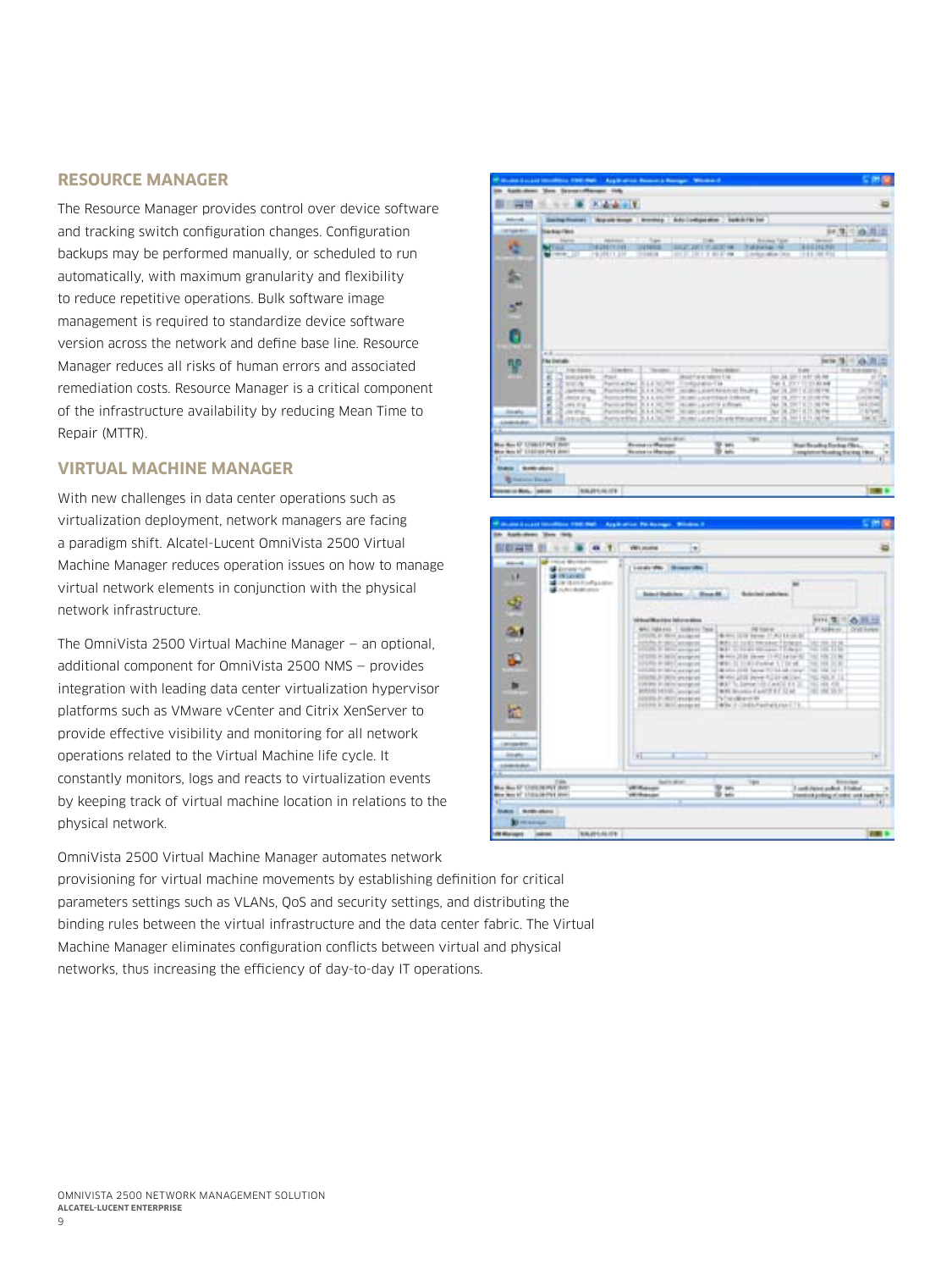#### **Quarantine Manager**

The Quarantine Manager combines intrusion detection notification and containment management in one component, enforcing a secure perimeter. It defends against attacks

through external Intrusion Detection Systems/Intrusion Prevention Systems (IDS/IPS) notification, and through the device-embedded Alcatel-Lucent Traffic Anomaly Detection (TAD) capability, which reports network behavior based on security risk analysis.

The Quarantine Manager provides a comprehensive approach, simplifying network-wide configuration and threat reporting for traffic anomaly detection. It offers flexible threat mitigation responses plus several methods of containment, including quarantine VLAN, port shutdowns, blacklisting for wireless infrastructure, or a containment method based on access control lists. In summary, the Quarantine Manager combines network behavior and threat intrusion detection into a single workflow, with broad options for wired and wireless incident mitigation and extensive incident reporting.

|                                                                |                            | Lardstein Street West Board - Studies Forts - Super Contractive - Horn Law Annual Delentor City |                                                      |
|----------------------------------------------------------------|----------------------------|-------------------------------------------------------------------------------------------------|------------------------------------------------------|
| <b>Hide List</b>                                               |                            |                                                                                                 | HH & A B = D                                         |
| Farmer.<br><b>AVAILABLE</b>                                    |                            | Denvision)<br>NUMBER OF STREET PART                                                             | <b>SAFE CAFE</b><br>THE REVENUES FOR THE TANK        |
| 1.1                                                            | <b>Scott Service</b>       |                                                                                                 | the cost in the property costs. This                 |
| Publish trantols                                               | Fellow DV Jezuitz          |                                                                                                 | tes, all-toky of 1981. "statue-Fi-                   |
| <b>Fundsharder</b>                                             | photOLOgokut               |                                                                                                 | at MCCOUNTRY/Testuris                                |
| Like the                                                       | other should get           |                                                                                                 | 49, 49, 141                                          |
| <b>Digital Analysis (Page</b><br>AVAILABLE FINANCE RET COTTANT |                            | 1935 Janet Lynd Climbo Right Top<br>The current reson discriminal axis diff. As it \$10pm diff. | backs works benefits to the<br>Lances Al'ade ESS for |
| MARKAW Risks of Indiana in                                     |                            | The attractions installed a region of no looking action.                                        | Elektronical Programs                                |
| <b>GAINARD STANDARD TO LOCAL ATT</b>                           |                            | The SCARE Law Andrew Profit-Toronto a check from all in Thomas AF                               | Chattain, Incorporate To                             |
| Alaskaliate Sabilizati Bonza Casanti                           | <b>Hancan Cause</b> !      |                                                                                                 | Kehian Coleans                                       |
| Haroncard Edificant Robert Edicited                            | Maturezo Badicha I         |                                                                                                 | <b>Kalinas, Tolk-Both at Effect</b>                  |
|                                                                |                            |                                                                                                 |                                                      |
| ×.                                                             |                            |                                                                                                 |                                                      |
|                                                                |                            |                                                                                                 |                                                      |
| West Course William                                            |                            |                                                                                                 |                                                      |
| <b>Norse</b>                                                   |                            | <b>Base spiker</b>                                                                              |                                                      |
| <b>Traum Texnology</b>                                         |                            | Eath prima Angeles power                                                                        |                                                      |
|                                                                |                            |                                                                                                 |                                                      |
| <b>Britton</b>                                                 |                            | <b>Support</b>                                                                                  | в                                                    |
| <b>Issued Rapid</b>                                            |                            |                                                                                                 |                                                      |
|                                                                |                            |                                                                                                 |                                                      |
|                                                                |                            |                                                                                                 |                                                      |
|                                                                |                            |                                                                                                 |                                                      |
|                                                                | $-400$ $-100$              | L. Grover, L. Grover, IL, alema,                                                                |                                                      |
|                                                                | <b>SERVICE CARDS</b>       | m                                                                                               |                                                      |
|                                                                |                            |                                                                                                 |                                                      |
| Total<br>May Nov 17, 1746-17 PM ERIC                           | <b>Benister of Manager</b> | Bm.                                                                                             | Northcalled Socker River                             |

#### **Access Guardian**

The OmniVista 2500 NMS component called Access Guardian provides complete endto-end support for authentication, host integrity check and role-based access according to user access profile rules. Access Guardian provides centralized visibility and granular control of enterprise network resources. It dynamically provisions network security using a role-based access approach, based on user, device, location and protocol.

Access Guardian provides network administrators with the ability to centrally define policy-based network access rights that allow the network administrators to automatically adapt the needs of users and devices as they connect, thereby enforcing network security while providing appropriate access to network users and devices.

Access Guardian simplifies the complete security posture, including global authentication services and network-wide end-user compliance for host integrity servers, thus providing consistent and effective network security. The Access Guardian approach simplifies the definition and enforcement of end-user security processes by addressing network security and network management as a single workflow through a powerful graphical user interface (GUI) for configuration and reporting.

|                                                                                                                                                                                                                                                                                                                                                                                                                                                                                                                      | Advotationary 10, how 1991, Accordando and 1997 Streets, the Discount                                                                                                                                              |                                                                                                    |                                                                                                                  |
|----------------------------------------------------------------------------------------------------------------------------------------------------------------------------------------------------------------------------------------------------------------------------------------------------------------------------------------------------------------------------------------------------------------------------------------------------------------------------------------------------------------------|--------------------------------------------------------------------------------------------------------------------------------------------------------------------------------------------------------------------|----------------------------------------------------------------------------------------------------|------------------------------------------------------------------------------------------------------------------|
| <b>Business Stone Moon 4 per</b><br><b>State of</b>                                                                                                                                                                                                                                                                                                                                                                                                                                                                  | Installable Maridae   19754 Fabrica<br>THE SERVICE CONTROLL FOR STATISTICS.                                                                                                                                        | $-10.336$                                                                                          | $-3.41 - 1$                                                                                                      |
| Vice Boone Gascher Rend                                                                                                                                                                                                                                                                                                                                                                                                                                                                                              |                                                                                                                                                                                                                    |                                                                                                    |                                                                                                                  |
| Personal Advise<br>-<br><b>STAR</b><br>---<br>--<br><b>START</b><br>$\frac{1}{2} \left[ \begin{array}{ccc} \frac{1}{2} & \frac{1}{2} & \frac{1}{2} \\ \frac{1}{2} & \frac{1}{2} & \frac{1}{2} \end{array} \right] = \frac{1}{2} \left[ \begin{array}{ccc} \frac{1}{2} & \frac{1}{2} & \frac{1}{2} \\ \frac{1}{2} & \frac{1}{2} & \frac{1}{2} \end{array} \right] = \frac{1}{2} \left[ \begin{array}{ccc} \frac{1}{2} & \frac{1}{2} & \frac{1}{2} \\ \frac{1}{2} & \frac{1}{2} & \frac{1}{2} \end{array} \right] = \$ | 1.40 cm or normal. Bill be left that<br><b>CONTRACTOR</b><br>16.2<br>1.<br><b>The Channel</b><br>ы<br>$-11$<br><b>Scientist</b><br>m<br>$-1 - 1$<br>ш<br><b>START</b><br><b>START</b><br>on painters and painters. | special colored inside<br><b>COLLEGE</b><br><b>Side</b><br>--<br>Be I to I love I has I hope to be | <b>State</b><br>a.<br><b>Branch Avenue</b><br><b>TELES</b><br><b>STATE</b><br>with the control of the control of |
| 1486<br>May Nov 17, 13 Wold Pal 1920<br>May May 17, 13 Mil-14 (PEE divis)                                                                                                                                                                                                                                                                                                                                                                                                                                            | <b>Golf &amp; Mind</b><br><b>Bacallor</b><br>is an allow                                                                                                                                                           | <b>Separa</b><br>m                                                                                 | <b><i><u>Point</u></i></b><br>Redstation search Boldard<br><b>TRANSVERSE GRUNDLING</b>                           |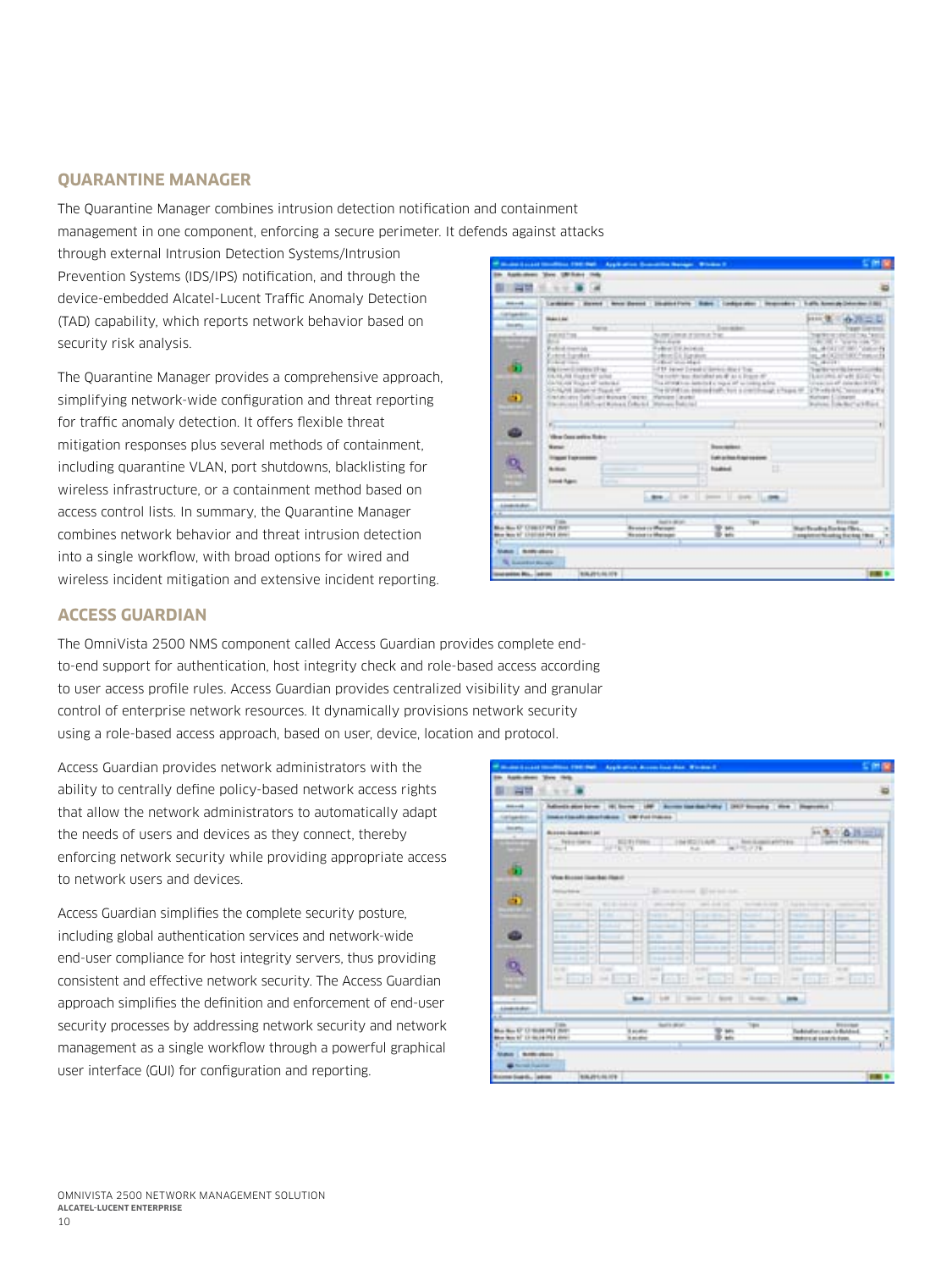#### **PolicyView for QoS & ACL**

PolicyView simplifies the complex task of configuring quality of service (QoS) for voice and data applications, and enables enhanced policy-based management across multiple devices with OneTouch simplicity. Parameters are set once and distributed to relevant devices, reducing the number of interfaces required to configure QoS for VoIP and time-critical data operations.

This component simplifies and automates the complex task of configuring network security policies using ACLs. Once a policy is defined, an administrator applies it to all devices at once. This increases IT department productivity by eliminating repetitive tasks, prevents security breaches and strengthens network access policies. PolicyView also helps conserve bandwidth that is allotted elsewhere within the network.



#### **Web Services**

Web Services provides a flexible, versatile, northbound interface for collaboration and integration with diverse network management applications. It simplifies the introduction of Alcatel-Lucent Enterprise IP solutions into large, complex environments — making it essentially a plug-and-play exercise. It reduces the cost, time and risk associated with Operations Support Systems/Business Support Systems (OSS/BSS) and process automation. It also allows the Alcatel-Lucent OmniVista 2500 NMS and its data structure to be scriptable and accessible to open environments.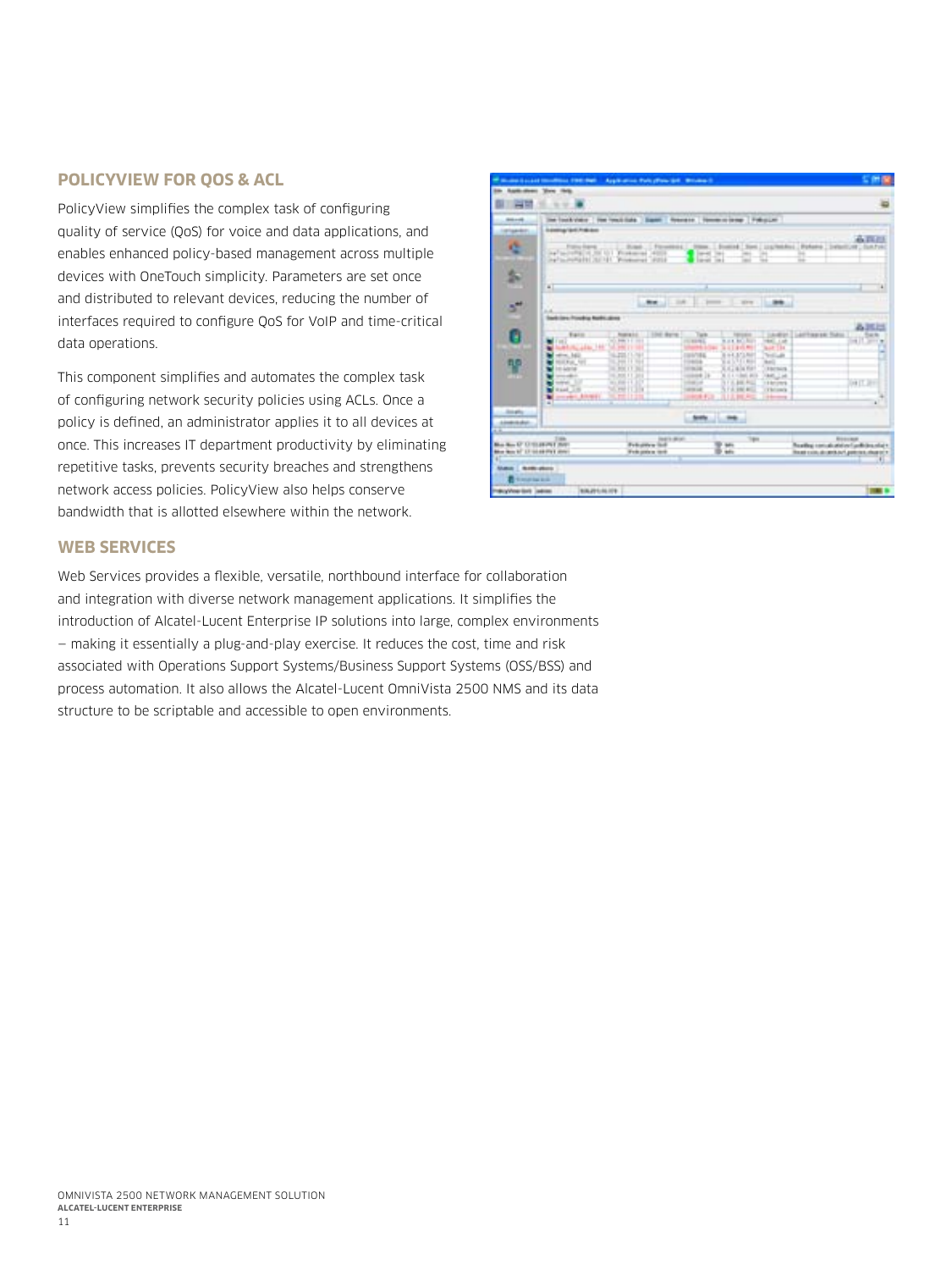### Alcatel-Lucent OmniVista 2500 Network Management Solution - Features & Component support per product family

|                                                                                        |                                                                            | <b>ALCATEL-LUCENT</b><br><b>OS10K &amp; OS6900</b><br><b>SERIES</b> | <b>ALCATEL-LUCENT</b><br>OS6850, OS6850E,<br>OS6855, OS6400,<br><b>OS900E SERIES</b> | <b>ALCATEL-LUCENT</b><br>0S6250, 0S6450<br><b>SERIES</b> | <b>ALCATEL-LUCENT</b><br><b>OMNIACCESS</b><br><b>WLAN SERIES</b> | <b>ALCATEL-LUCENT</b><br>7750SR & 7450<br><b>ESS SERIES</b> | <b>3RD PARTY</b><br><b>DEVICE W/ SNMP</b><br><b>SUPPORT &amp; MIB-2</b><br><b>COMPLIANT</b> |
|----------------------------------------------------------------------------------------|----------------------------------------------------------------------------|---------------------------------------------------------------------|--------------------------------------------------------------------------------------|----------------------------------------------------------|------------------------------------------------------------------|-------------------------------------------------------------|---------------------------------------------------------------------------------------------|
| Infrastructure<br>deployment &<br>centralization<br>of operations                      | Topology map<br>with graphical<br>display for links<br>& device status     | $\bullet^1$                                                         |                                                                                      |                                                          |                                                                  |                                                             |                                                                                             |
|                                                                                        | Trap & alarm<br>management<br>with "action<br>on event" for<br>remediation |                                                                     |                                                                                      |                                                          |                                                                  |                                                             |                                                                                             |
|                                                                                        | <b>VLAN</b><br>configuration<br>wizard                                     |                                                                     |                                                                                      |                                                          |                                                                  |                                                             |                                                                                             |
|                                                                                        | Telnet/SSH                                                                 | $\bullet$                                                           |                                                                                      |                                                          | $\bullet$                                                        |                                                             |                                                                                             |
|                                                                                        | EMS launch<br>tool web-based<br>device mgr or<br>third party<br>app launch |                                                                     |                                                                                      |                                                          |                                                                  |                                                             |                                                                                             |
| Performance<br>monitoring &<br>troubleshooting                                         | Locator                                                                    | $\bullet$                                                           | $\bullet$                                                                            | $\bullet$                                                |                                                                  | $\bullet$                                                   |                                                                                             |
|                                                                                        | Device MIB<br>browsing                                                     |                                                                     |                                                                                      |                                                          |                                                                  |                                                             |                                                                                             |
|                                                                                        | Performance<br>& statistics<br>measurements                                |                                                                     |                                                                                      |                                                          |                                                                  |                                                             |                                                                                             |
|                                                                                        | Inventory<br>reports                                                       |                                                                     |                                                                                      |                                                          |                                                                  |                                                             |                                                                                             |
|                                                                                        | Health &<br>environmental<br>performances<br>reports                       |                                                                     |                                                                                      |                                                          |                                                                  |                                                             |                                                                                             |
| Configuration<br>operations &<br>Firmware<br>management                                | Configuration<br>automation<br>with CLI<br>scripting                       |                                                                     |                                                                                      |                                                          |                                                                  |                                                             |                                                                                             |
|                                                                                        | Resource<br>Manager                                                        | 3                                                                   | 3                                                                                    |                                                          |                                                                  |                                                             |                                                                                             |
| Performance<br>optimization                                                            | PolicyView for<br>QoS                                                      | $\bullet$                                                           | $\bullet$                                                                            | $\bullet$                                                |                                                                  |                                                             |                                                                                             |
| Policy<br>management<br>for network<br>administrator<br>& device access<br>credentials | SecureView<br>Switch Access                                                |                                                                     |                                                                                      |                                                          |                                                                  |                                                             |                                                                                             |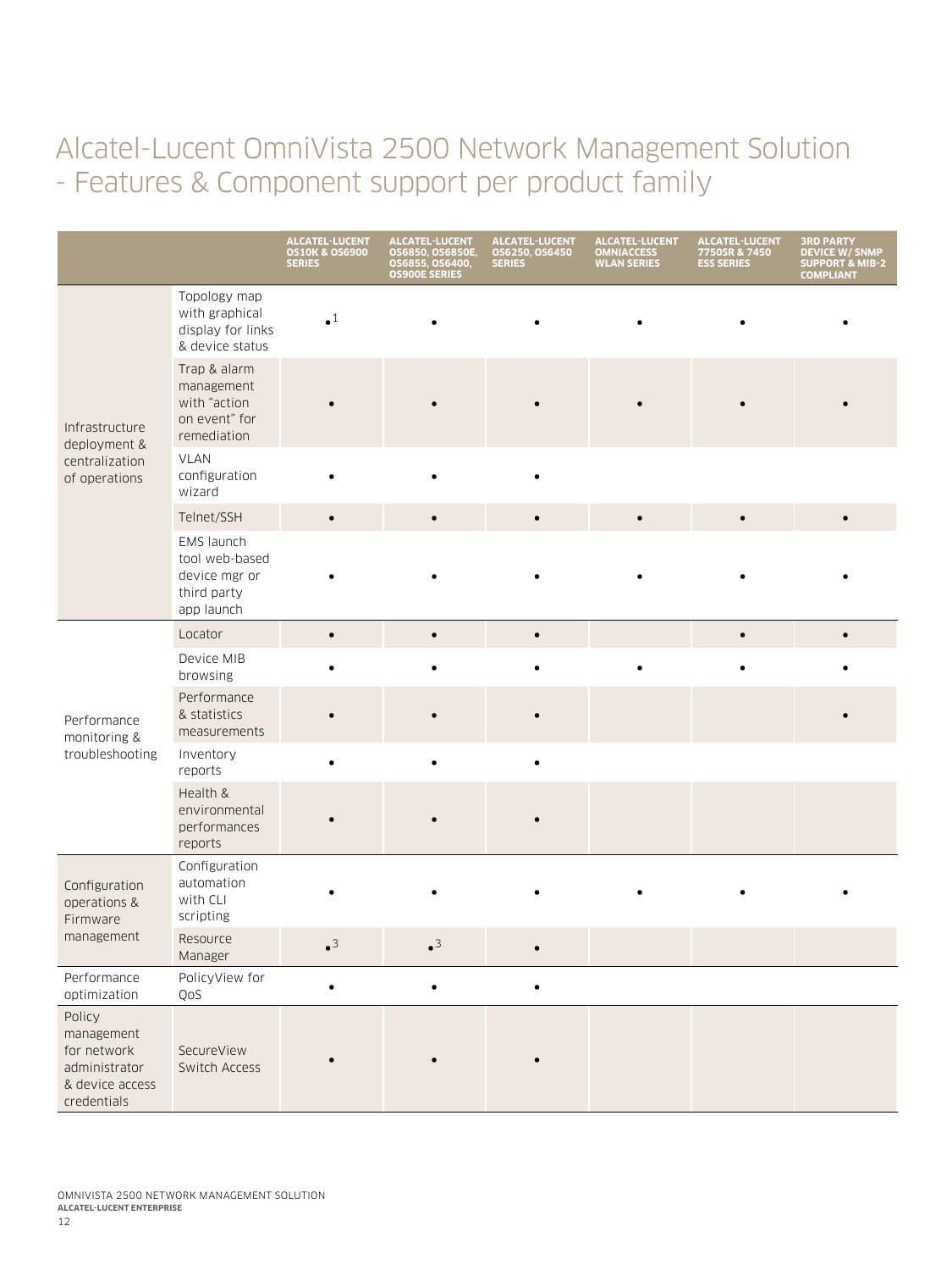|                                                                                              |                            | <b>ALCATEL-LUCENT</b><br><b>0S10K &amp; 0S6900</b><br><b>SERIES</b> | <b>ALCATEL-LUCENT</b><br>OS6850, OS6850E,<br>OS6855, OS6400,<br><b>OS900E SERIES</b> | <b>ALCATEL-LUCENT</b><br>0S6250.0S6450<br><b>SERIES</b> | <b>ALCATEL-LUCENT</b><br><b>OMNIACCESS</b><br><b>WLAN SERIES</b> | <b>ALCATEL-LUCENT</b><br>7750SR & 7450<br><b>ESS SERIES</b> | <b>3RD PARTY</b><br><b>DEVICE W/ SNMP</b><br><b>SUPPORT &amp; MIB-2</b><br><b>COMPLIANT</b> |
|----------------------------------------------------------------------------------------------|----------------------------|---------------------------------------------------------------------|--------------------------------------------------------------------------------------|---------------------------------------------------------|------------------------------------------------------------------|-------------------------------------------------------------|---------------------------------------------------------------------------------------------|
| Policy<br>management<br>for network<br>resource access                                       | SecureView ACL             |                                                                     |                                                                                      |                                                         |                                                                  |                                                             |                                                                                             |
| User network<br>profiles for<br>access<br>authentication<br>and role based<br>network access | Access<br>Guardian         |                                                                     |                                                                                      |                                                         |                                                                  |                                                             |                                                                                             |
| Virtual machines<br>inventory<br>& network<br>provisioning<br>automation for<br>VM moves     | Virtual Machine<br>Manager | $^{\circ}$                                                          |                                                                                      |                                                         |                                                                  |                                                             |                                                                                             |
| Intrusion<br>notification &<br>containment<br>management                                     | Quarantine<br>Manager      |                                                                     |                                                                                      |                                                         |                                                                  |                                                             | $^{\circ}$                                                                                  |
| Northbound<br>interface/Web<br>Services support<br>for application<br>collaboration          | Web Services               |                                                                     |                                                                                      |                                                         |                                                                  |                                                             |                                                                                             |

1- Includes support for Multi Chassis Link aggregration topology<br>2- Only supported on OS6900 series- Required AOS support for UNP (Universal Port Profiles)<br>3- ISSU (In Service Software Upgrade) supported on OS10K & OS9000E

13 omnivista 2500 network management solution **Alcatel-Lucent enterprise**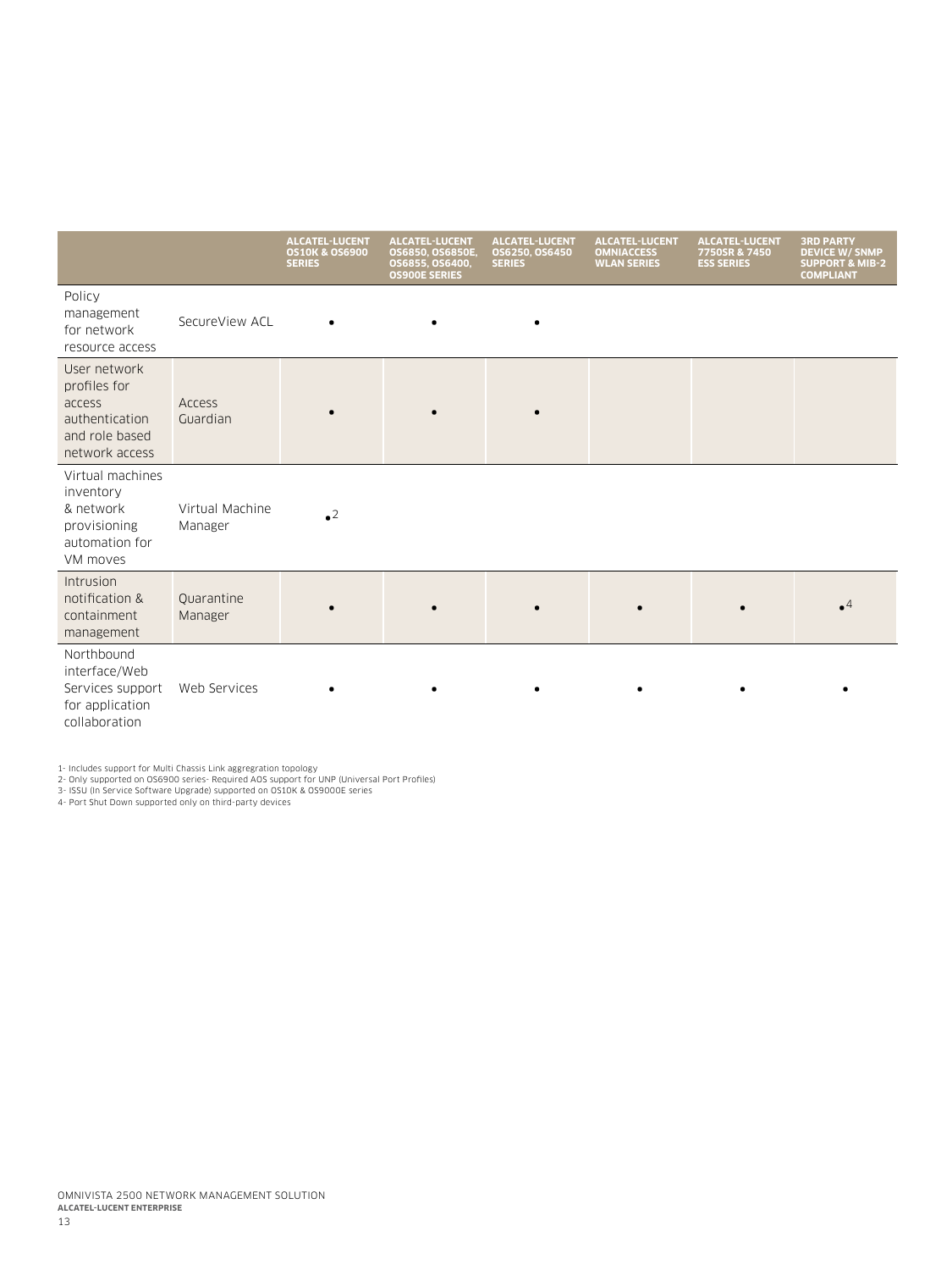

#### **Operating system and platform requirements**

| <b>PRODUCT</b>                                                                             | <b>DESCRIPTION</b>                                                                                                                                                                                                                                                                                |
|--------------------------------------------------------------------------------------------|---------------------------------------------------------------------------------------------------------------------------------------------------------------------------------------------------------------------------------------------------------------------------------------------------|
| Minimum OmniVista<br>2500 VMM software<br>requirements<br>(Server & Client)                | • Microsoft <sup>®</sup> Windows <sup>®</sup> Server 2008 (64 bits version)<br>• Microsoft <sup>®</sup> Windows <sup>®</sup> 7 Enterprise (32 & 64 bits version)<br>• Red Hat <sup>®</sup> Enterprise Server 6.2 (32 & 64 bits version)<br>• SUSE® Linux Enterprise Server 11.2 (64 bits version) |
| Minimum OmniVista<br>2500 NMS & VMM<br>Server configuration                                | • For Microsoft <sup>®</sup> Windows <sup>®</sup> , Red Hat® ES, SUSE® configuration<br>- Intel® Pentium® Quad Core 2 GHz minimum<br>- 4 GB RAM minimum                                                                                                                                           |
| Minimum OmniVista<br>2500 NMS & VMM<br>client system<br>configuration                      | • For Microsoft <sup>®</sup> Windows <sup>®</sup> , Red Hat <sup>®</sup> ES, SUSE <sup>®</sup> configuration<br>- Intel® Pentium® Dual Core 2 GHz minimum<br>- 2 GB RAM minimum                                                                                                                   |
| Minimum<br>virtualization<br>requirements for<br>OmniVista 2500 NMS<br>server installation | - VMware ESXi 4.1 minimum (64 bits installation)<br>- VMware bare metal installation for Microsoft Windows Server<br>2008 (32 & 64 bits) & Red Hat Linux ES (32 bits & 64 bits) virtual<br>images                                                                                                 |
| Minimum hypervisors<br>requirements for<br>OmniVista 2500 VMM                              | Citrix® XenServer ™ Advanced and Enterprise release 6.0.<br>minimum<br>-VMware® vCenter™ server 4.1 standard release with VMware<br><b>FSXi 41</b><br>-VMware® vCenter™ server 5.0 standard release with VMware<br><b>ESXi 5.0</b>                                                                |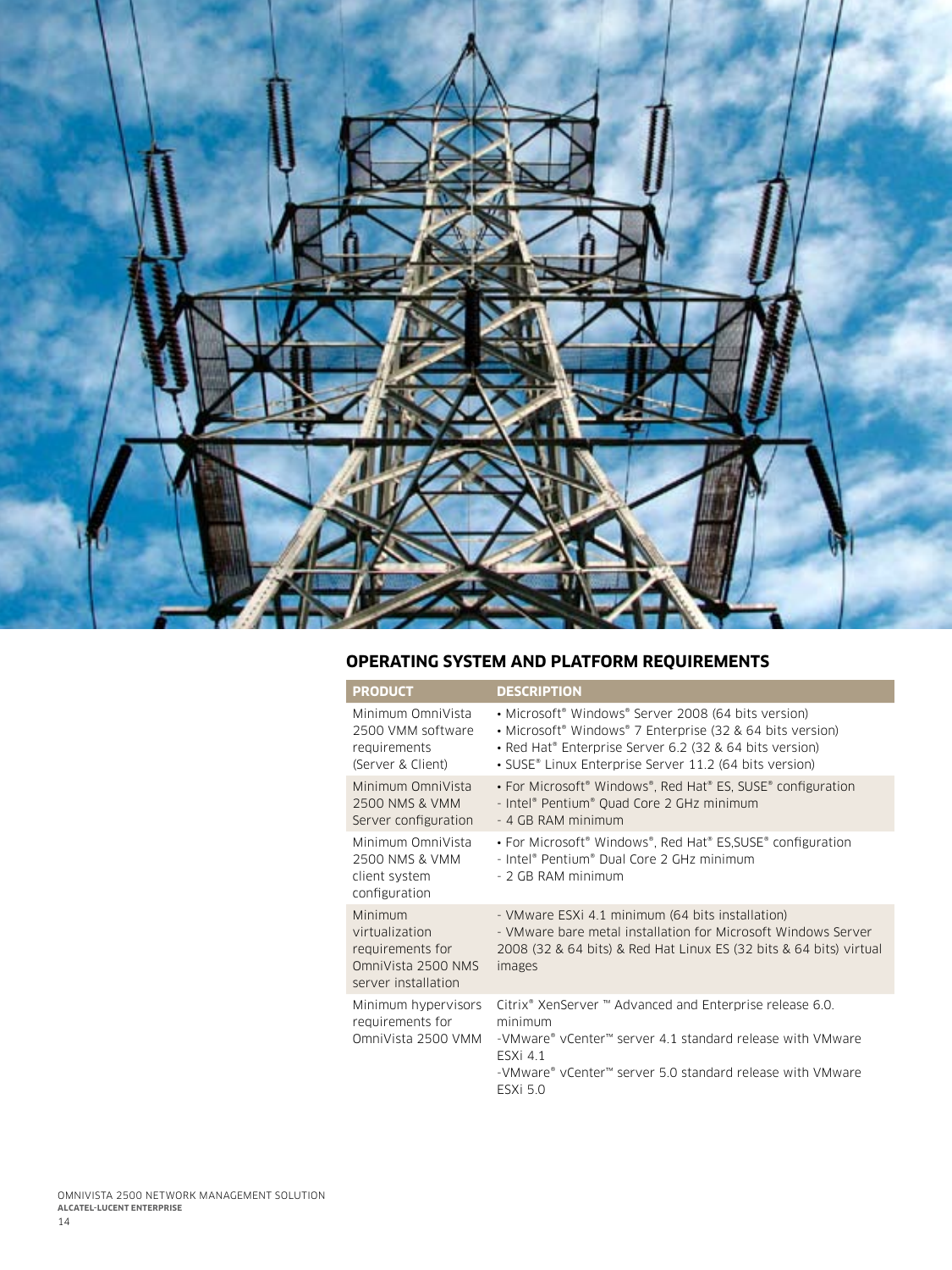## Ordering Information

OmniVista 2500 Network Management Solution is based on OmniVista 2500 NMS, the core solution, and OmniVista 2500 VMM, an optional, additional module focusing on data center and virtualization management, operating in concert with OV2500 NMS. At a minimum, OmniVista 2500 VMM configuration requires the OmniVista 2500 NMS Starter Pack to operate. OmniVista 2500 VMM requires as a minimum release 3.5.4 to operate.

#### **Alcatel-Lucent OmniVista 2500 NMS**

| <b>PART NUMBER</b> | <b>DESCRIPTION</b>                                                                                                                                                                                                                                                                                          |
|--------------------|-------------------------------------------------------------------------------------------------------------------------------------------------------------------------------------------------------------------------------------------------------------------------------------------------------------|
| OV25START-R35-N    | OmniVista 2500 NMS Starter Pack License – New installation<br>includes activation license for all OmniVista 2500 NMS<br>application components. Starter Pack license includes support for<br>up to 10 IP management addresses/managed devices.                                                              |
| OV25EXT10-NEW      | OmniVista 2500 NMS Extension License for 10 supplemental IP<br>management addresses/managed devices – New installation.<br>Extension license requires OmniVista 2500 Starter Pack<br>activation. Extension licenses can be combined (model & quantity)<br>to provide specific IP management address number. |
| OV25EXT20-NEW      | OmniVista 2500 NMS Extension License for 20 supplemental IP<br>management addresses/managed devices - New installation.                                                                                                                                                                                     |
| OV25EXT50-NEW      | OmniVista 2500 NMS Extension License for 50 supplemental IP<br>management addresses/managed devices – New installation.                                                                                                                                                                                     |
| OV25EXT100-NEW     | OmniVista 2500 NMS Extension License for 100 supplemental IP<br>management addresses/managed devices - New installation.                                                                                                                                                                                    |
| OV25EXT500-NEW     | OmniVista 2500 NMS Extension License for 500 supplemental IP<br>management addresses/managed devices – New installation.                                                                                                                                                                                    |
| 0V25EXT1000-NEW    | OmniVista 2500 NMS Extension License for 1000 supplemental IP<br>management addresses/managed devices – New installation.                                                                                                                                                                                   |
| OV25EXTUNLT-NEW    | OmniVista 2500 NMS Extension License for unlimited IP<br>management addresses/managed devices - New installation.<br>Unlimited license extension requires OmniVista 2500 Starter Pack<br>activation.                                                                                                        |